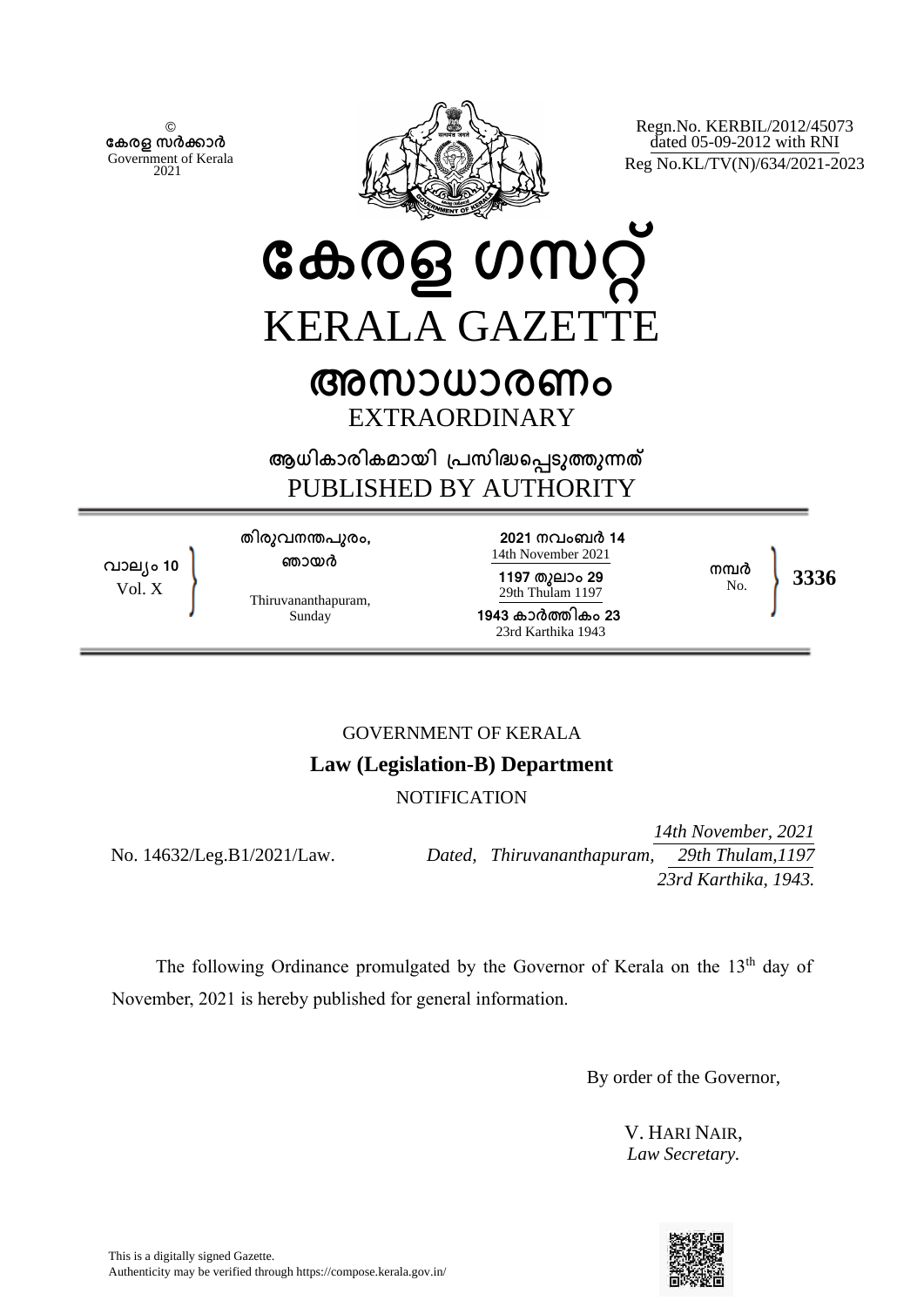### **ORDINANCE No. 141 OF 2021**

## THE KERALA PUBLIC SERVICE COMMISSION (ADDITIONAL FUNCTIONS AS RESPECTS CERTAIN CORPORATIONS AND COMPANIES) AMENDMENT ORDINANCE, 2021

Promulgated by the Governor of Kerala in the Seventy-second Year of the Republic of India.

#### *AN*

#### *ORDINANCE*

*further to amend the Kerala Public Service Commission (Additional Functions as respects certain Corporations and Companies) Act, 1970.*

*Preamble.—*WHEREAS, the Kerala Public Service Commission (Additional Functions as respects certain Corporations and Companies) Amendment Ordinance, 2021 (138 of 2021) was promulgated by the Governor of Kerala on the 13th day of September, 2021;

AND WHEREAS, a Bill to replace the said Ordinance by an Act of the State Legislature could not be introduced in, and passed by, the Legislative Assembly of the State of Kerala, during its session which commenced on the 4th day of October, 2021 and ended on the 11th day of November, 2021;

AND WHEREAS, under sub-clause (a) of clause (2) of Article 213 of the Constitution of India the said Ordinance will cease to operate on the 15th day of November, 2021;

AND WHEREAS, difficulties will arise if the provisions of the said Ordinance are not kept alive;

AND WHEREAS, the Legislative Assembly of the State of Kerala is not in session and the Governor of Kerala is satisfied that circumstances exist which render it necessary for him to take immediate action;

NOW, THEREFORE, in exercise of the powers conferred by clause (1) of Article 213 of the Constitution of India, the Governor of Kerala is pleased to promulgate the following Ordinance:—